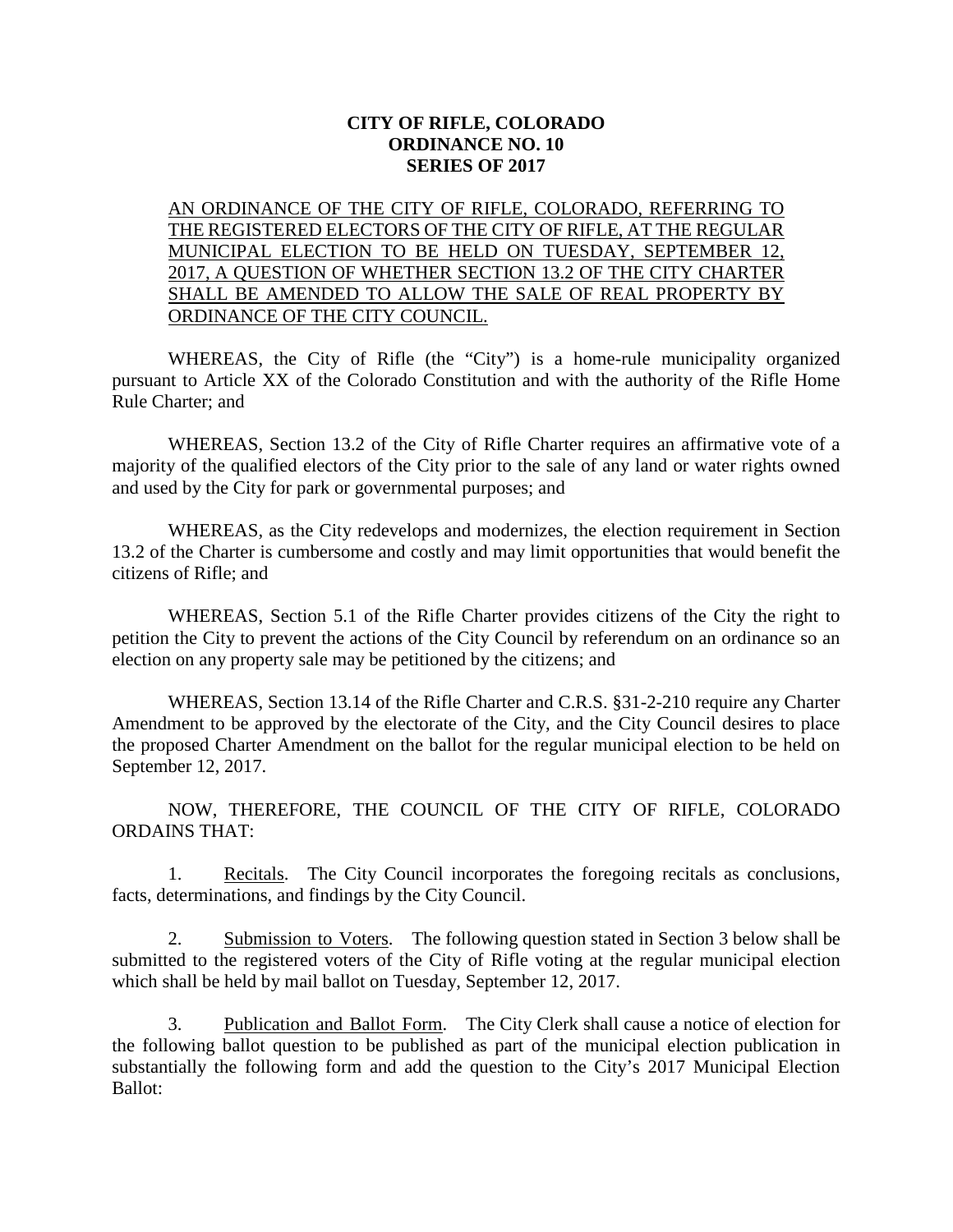## **SHALL SECTION 13.2 OF THE CITY OF RIFLE CHARTER BE REPEALED AND REPLACED TO READ AS FOLLOWS:**

**NEITHER LANDS OWNED AND USED BY THE CITY FOR PARK OR GOVERNMENTAL PURPOSES, NOR WATER RIGHTS, SHALL BE SOLD OR CONVEYED WITHOUT AN ORDINANCE PASSED WITH AN AFFIRMATIVE VOTE OF AT LEAST FIVE MEMBERS OF COUNCIL. NOTHING IN THIS PROVISION, HOWEVER, SHALL PROHIBIT THE CITY FROM EXCHANGING OR CHANGING POINT OF DIVERSION OF WATER RIGHTS.**

**YES** NO \_\_\_\_\_\_

4. Amendment to Rifle Home Rule Charter. Subject to registered voter approval, Section 13.2 of the City of Rifle Home Rule Charter shall be repealed and replaced to be consistent with the ballot question language in Section 3 above.

5. Severability. If any clause or provision of this ordinance is held to be invalid or unenforceable, the invalidity or unenforceability of the clause or provisions will not affect the validity of any of the remaining clauses or provisions of this ordinance, which, upon the date that it is to take effect, will become, and remain thereafter, in full force and effect.

6. Invalidity. If this ordinance does not for any reason become effective, or is declared invalid by a court, the provisions of this ordinance will have no force or effect, and all other acts, orders, or ordinances of the City will continue to be effective as if this ordinance was never adopted.

INTRODUCED on June 7, 2017, read by title, passed on first reading, and ordered published as required by the Charter.